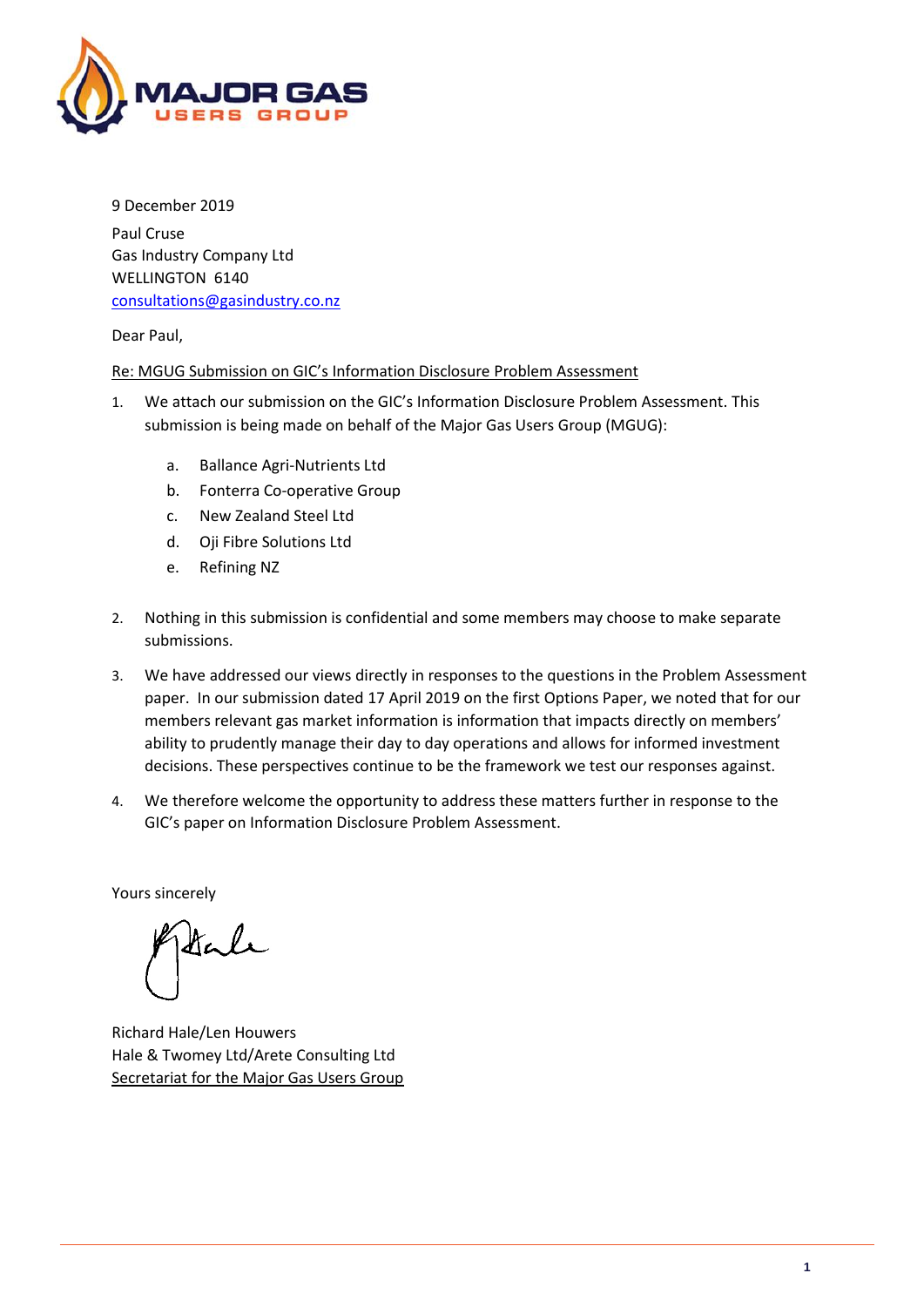## Error! Reference source not found.

Submission prepared by: Major Gas User Group

| <b>Question</b> |                                                                                                                                                                                                                                                                                                                                                                                                                                                                                                     |  |
|-----------------|-----------------------------------------------------------------------------------------------------------------------------------------------------------------------------------------------------------------------------------------------------------------------------------------------------------------------------------------------------------------------------------------------------------------------------------------------------------------------------------------------------|--|
| $Q1$ :          | Do you have any comments on our approach to the analysis?                                                                                                                                                                                                                                                                                                                                                                                                                                           |  |
|                 |                                                                                                                                                                                                                                                                                                                                                                                                                                                                                                     |  |
|                 | It seems to us that in its approach GIC could be seen as focussed on the need to prove that information should be made available. We question<br>whether that is a necessary or helpful position, given GIC accepts that free-flowing, timely, and accurate information is a key element of a well-<br>functioning market. We would therefore suggest that GIC considers whether the principle of a bias for transparency might not be a useful principle to<br>test across its assessment process. |  |
|                 | We also consider that the assessment should also provide clarity on how domestic market interests are weighed against private commercial interest,<br>i.e. which has overriding priority, and how will arguments for withholding information on private interest grounds be assessed against the wider<br>interest of an efficient domestic market.                                                                                                                                                 |  |
|                 | We suggest a distinction is made in assessing economic efficiency between allocative efficiency (short run marginal cost decisions) and dynamic<br>efficiency (long run marginal cost) when assessing disclosure needs. This is an important issue for our members as we note in our covering letter<br>(para 4 above).                                                                                                                                                                             |  |
|                 | We also suggest that fairness needs to consider different disclosure requirements between listed and unlisted companies e.g. whether it is fair that<br>unlisted companies should be less transparent than listed companies.                                                                                                                                                                                                                                                                        |  |
| $Q2$ :          | Have we identified all of the relevant information elements in this list?                                                                                                                                                                                                                                                                                                                                                                                                                           |  |
|                 | In general yes, however we would caution against the statement that information that has no particular immediacy (e.g. forecasts of projected<br>production or regular updates of market volumes and prices) may fit better with either a rules-based or voluntary approach.<br>Information that has no particular immediacy may still be important for well-functioning markets if efficiency is addressed at a dynamic level. We deal<br>with this more specifically in Q10.                      |  |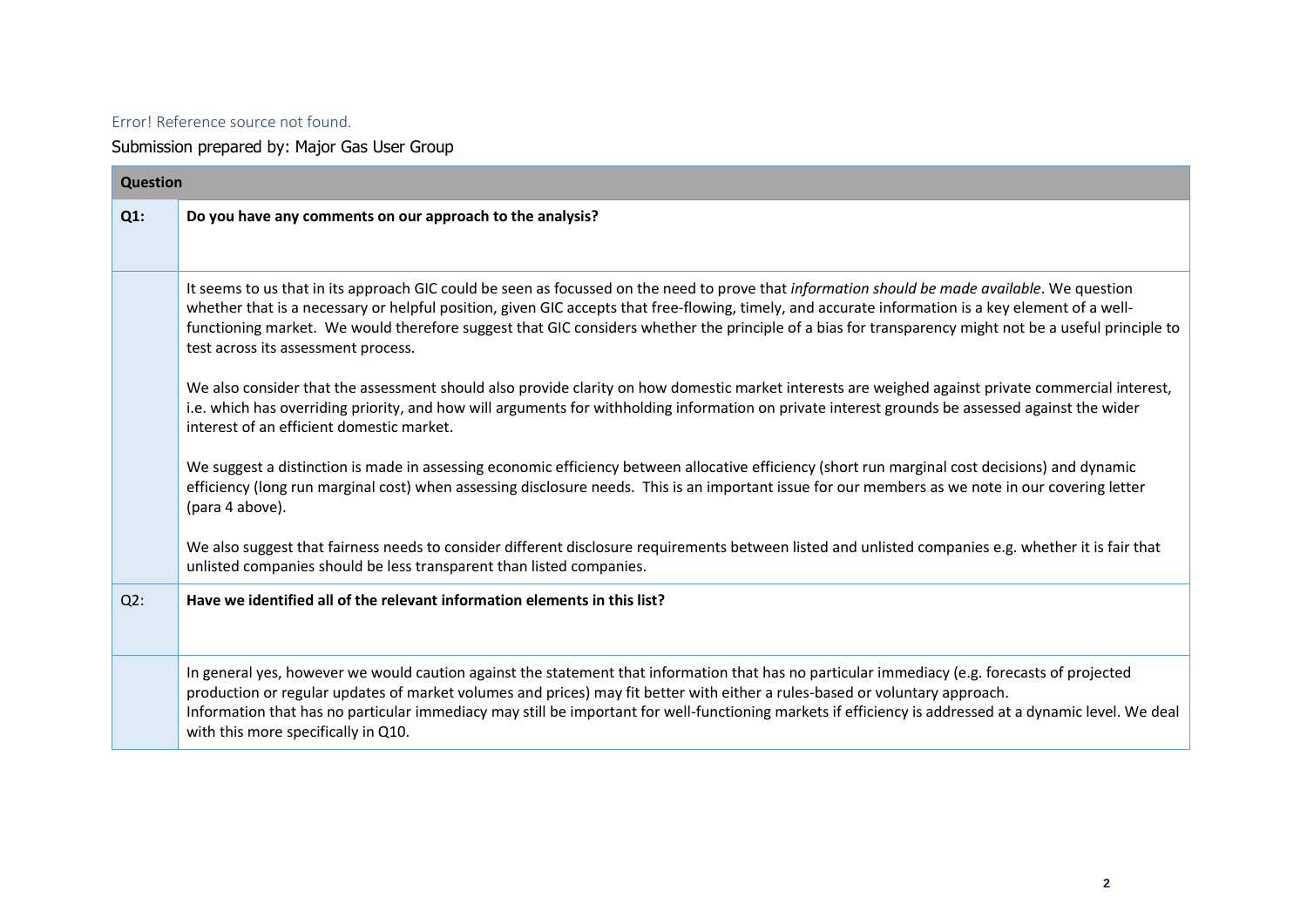| $Q3$ : | Do you agree with our assessment for gas production outage information? Have we missed aspects of the issue or are there parts that have not<br>been described correctly? Please include details and any examples in your response.                                                                                                                                                                                                                                                                                                                                                                                                                                              |
|--------|----------------------------------------------------------------------------------------------------------------------------------------------------------------------------------------------------------------------------------------------------------------------------------------------------------------------------------------------------------------------------------------------------------------------------------------------------------------------------------------------------------------------------------------------------------------------------------------------------------------------------------------------------------------------------------|
|        | Yes, we agree.                                                                                                                                                                                                                                                                                                                                                                                                                                                                                                                                                                                                                                                                   |
| $Q4$ : | Do you agree with our assessment for major gas user facility outage information? Have we missed aspects of the issue or are there parts that have<br>not been described correctly? Please include details and any examples in your response.                                                                                                                                                                                                                                                                                                                                                                                                                                     |
|        | We support the arguments in favour of disclosing outages of major gas users. In principle MGUG has no objections to disclosing outage information.<br>Our members currently provide information on major maintenance outages in the NZ Wide Plan which is provided by and publicly available through<br>Jam Solutions. The plan allows for more effective shutdown coordination when outages compete for a fixed skilled labour and equipment pool. There<br>is very little cost associated with providing this information. We note that all our members compete in an international market and commercial<br>impacts of disclosure are managed as part of the outage planning. |
| Q5:    | Do you agree with our assessment for gas storage outage information? Have we missed aspects of the issue or are there parts that have not been<br>described correctly? Please include details and any examples in your response.                                                                                                                                                                                                                                                                                                                                                                                                                                                 |
|        | We agree                                                                                                                                                                                                                                                                                                                                                                                                                                                                                                                                                                                                                                                                         |
| $Q6$ : | Do you agree with our assessment for transmission pipeline outage information? Have we missed aspects of the issue or are there parts that have<br>not been described correctly? Please include details and any examples in your response                                                                                                                                                                                                                                                                                                                                                                                                                                        |
|        | We agree.                                                                                                                                                                                                                                                                                                                                                                                                                                                                                                                                                                                                                                                                        |
| Q7:    | Do you agree with our assessment for contract price and volume information? Have we missed aspects of the issue or are there parts that have<br>not been described correctly? Please include details and any examples in your response                                                                                                                                                                                                                                                                                                                                                                                                                                           |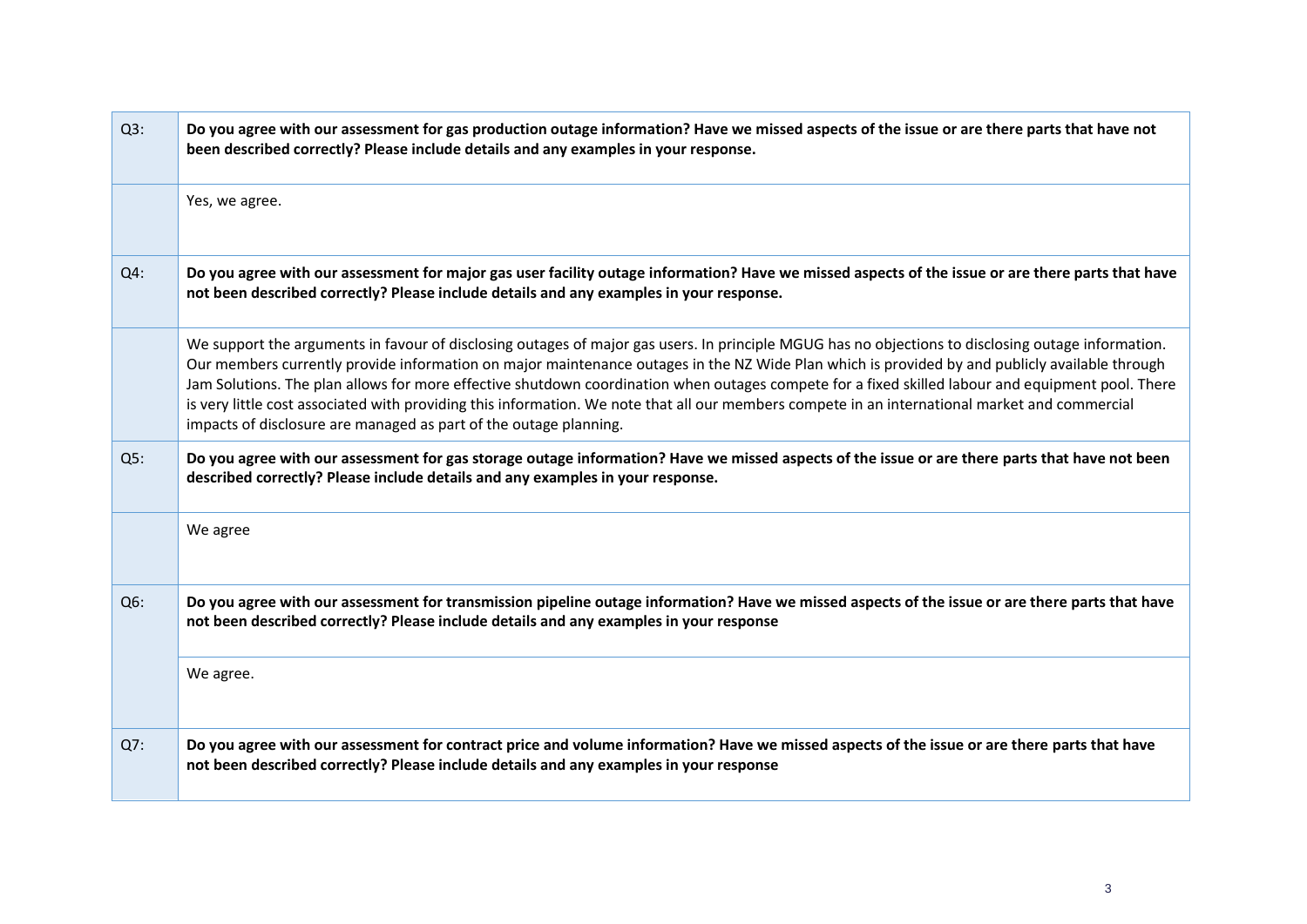|        | Rather than deciding that contract price volume and information not be included in the statement of proposal we urge the GIC to consider ways that<br>existing information can be adapted, or new information aggregated in ways that enhance market transparency without compromising legitimate<br>commercial imperatives of individual players.                                                                                                                                                                                                                                                                                                                                                                                                                                                                                                                                                                                                                                                                                                                                                                                                                                                                                                                                                                                                          |
|--------|-------------------------------------------------------------------------------------------------------------------------------------------------------------------------------------------------------------------------------------------------------------------------------------------------------------------------------------------------------------------------------------------------------------------------------------------------------------------------------------------------------------------------------------------------------------------------------------------------------------------------------------------------------------------------------------------------------------------------------------------------------------------------------------------------------------------------------------------------------------------------------------------------------------------------------------------------------------------------------------------------------------------------------------------------------------------------------------------------------------------------------------------------------------------------------------------------------------------------------------------------------------------------------------------------------------------------------------------------------------|
|        | Various pieces of gas price information are scattered across a range of sources. Each on their own has limitations, but considered together they can<br>still synthesise a clearer picture of the economic value of gas. For example, MBIE currently produce weighted wholesale price information annually.<br>This could be encouraged to be provided quarterly. EmsTradepoint has a standard wholesale product for weekly and monthly gas strips traded in the<br>day ahead market that provides information on the marginal value of the basic commodity. Generators such as Genesis breakdown volume weighted<br>average price of gas for different retail market sectors as well as weighted average gas burn costs for generation (effectively a wholesale price for<br>generation). Methanex discloses that its gas price is commodity linked, and the price of the commodity is published to give insights into gas price<br>direction for Methanex. Other pieces of information arise from time to time through various public announcements or market commentary.<br>emsTradepoint has offered a solution that deals with some of the objections around party disclosure. Equally the GIC could also consider creating a<br>central point for market intelligence on gas price and develop useful gas price indices that would assist the market. |
| $Q8$ : | Do you agree with our assessment for emsTradepoint price & volume information? Have we missed aspects of the issue or are there parts that<br>have not been described correctly? Please include details and any examples in your response                                                                                                                                                                                                                                                                                                                                                                                                                                                                                                                                                                                                                                                                                                                                                                                                                                                                                                                                                                                                                                                                                                                   |
|        | We agree that this unlikely to be an issue for the larger players in the gas market, including MGUG members. The read-only platform access fee is not<br>material to most large users who would find this information valuable. We have no clear view on whether the cost of disclosure is a barrier to smaller<br>industry participants but suggest that the GIC considers this in their assessment.                                                                                                                                                                                                                                                                                                                                                                                                                                                                                                                                                                                                                                                                                                                                                                                                                                                                                                                                                       |
| $Q9$ : | Do you agree with our assessment for gas storage facilities information? Have we missed aspects of the issue or are there parts that have not been<br>described correctly? Please include details and any examples in your response.                                                                                                                                                                                                                                                                                                                                                                                                                                                                                                                                                                                                                                                                                                                                                                                                                                                                                                                                                                                                                                                                                                                        |
|        | Gas Storage Information, particularly inventory, in our view, falls in the category of knowable information (where information can be derived from<br>other sources) and should just be made available since there is no argument for not disclosing it more directly. (Gas inventory at Ahuroa can be<br>inferred from other public sources. i.e. gas flows from the transmission system, average generation at Stratford, each reported daily).                                                                                                                                                                                                                                                                                                                                                                                                                                                                                                                                                                                                                                                                                                                                                                                                                                                                                                           |
| Q10:   | Do you agree with our assessment for gas production forecast information? Have we missed aspects of the issue or are there parts that have not<br>been described correctly? Please include details and any examples in your response                                                                                                                                                                                                                                                                                                                                                                                                                                                                                                                                                                                                                                                                                                                                                                                                                                                                                                                                                                                                                                                                                                                        |